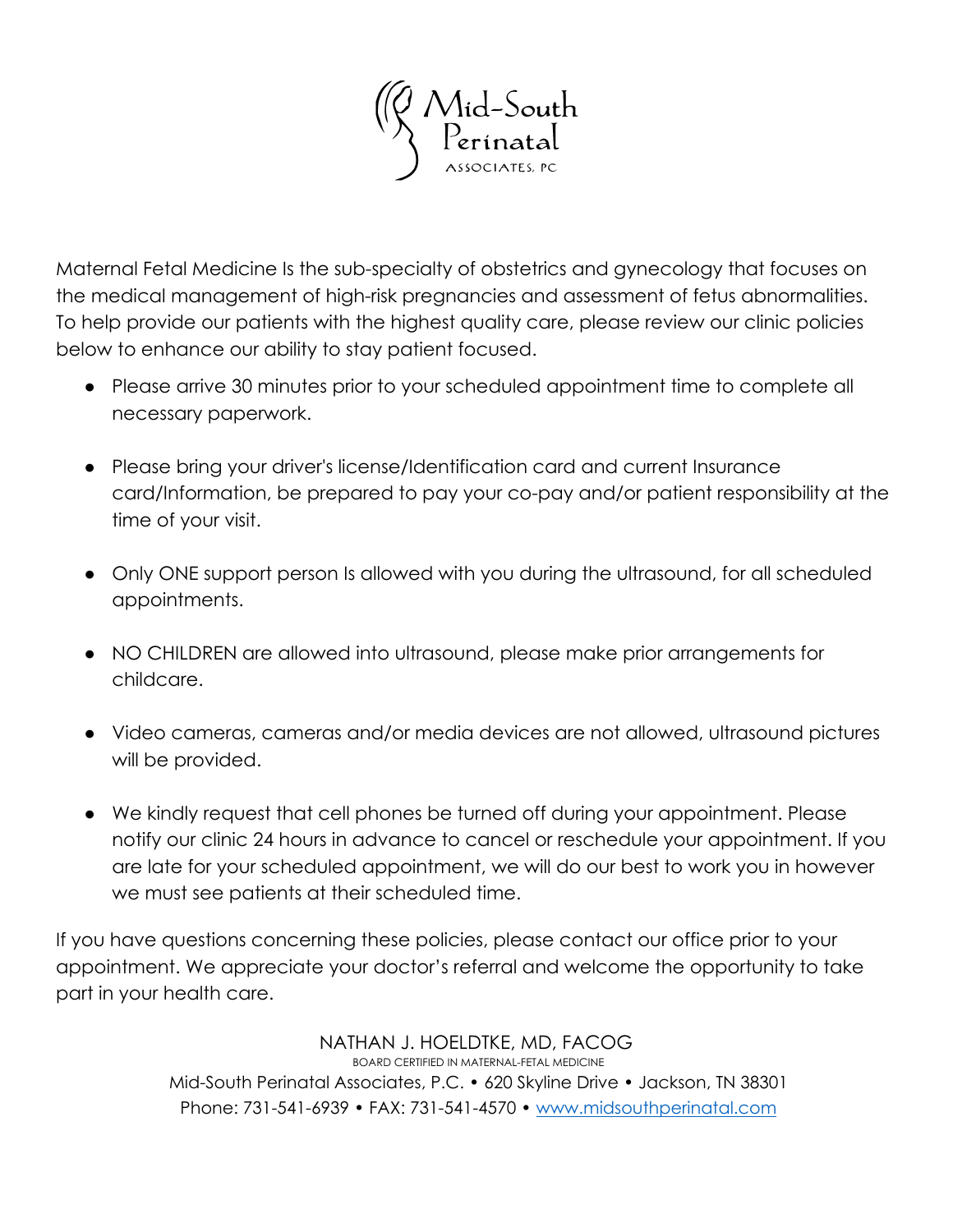

# **PATIENT INFORMATION**

| Primary Phone: ________________________Cell: ______________________Work: __________________________                                                                                                                                  |  |  |
|--------------------------------------------------------------------------------------------------------------------------------------------------------------------------------------------------------------------------------------|--|--|
|                                                                                                                                                                                                                                      |  |  |
|                                                                                                                                                                                                                                      |  |  |
| Employment Status: FT _____PT ______Self Employed _____ Unemployed _____ Disabled _____                                                                                                                                              |  |  |
|                                                                                                                                                                                                                                      |  |  |
|                                                                                                                                                                                                                                      |  |  |
|                                                                                                                                                                                                                                      |  |  |
|                                                                                                                                                                                                                                      |  |  |
|                                                                                                                                                                                                                                      |  |  |
|                                                                                                                                                                                                                                      |  |  |
|                                                                                                                                                                                                                                      |  |  |
|                                                                                                                                                                                                                                      |  |  |
| Secondary Insurance: <u>Contract Contract Contract Contract Contract Contract Contract Contract Contract Contract Contract Contract Contract Contract Contract Contract Contract Contract Contract Contract Contract Contract Co</u> |  |  |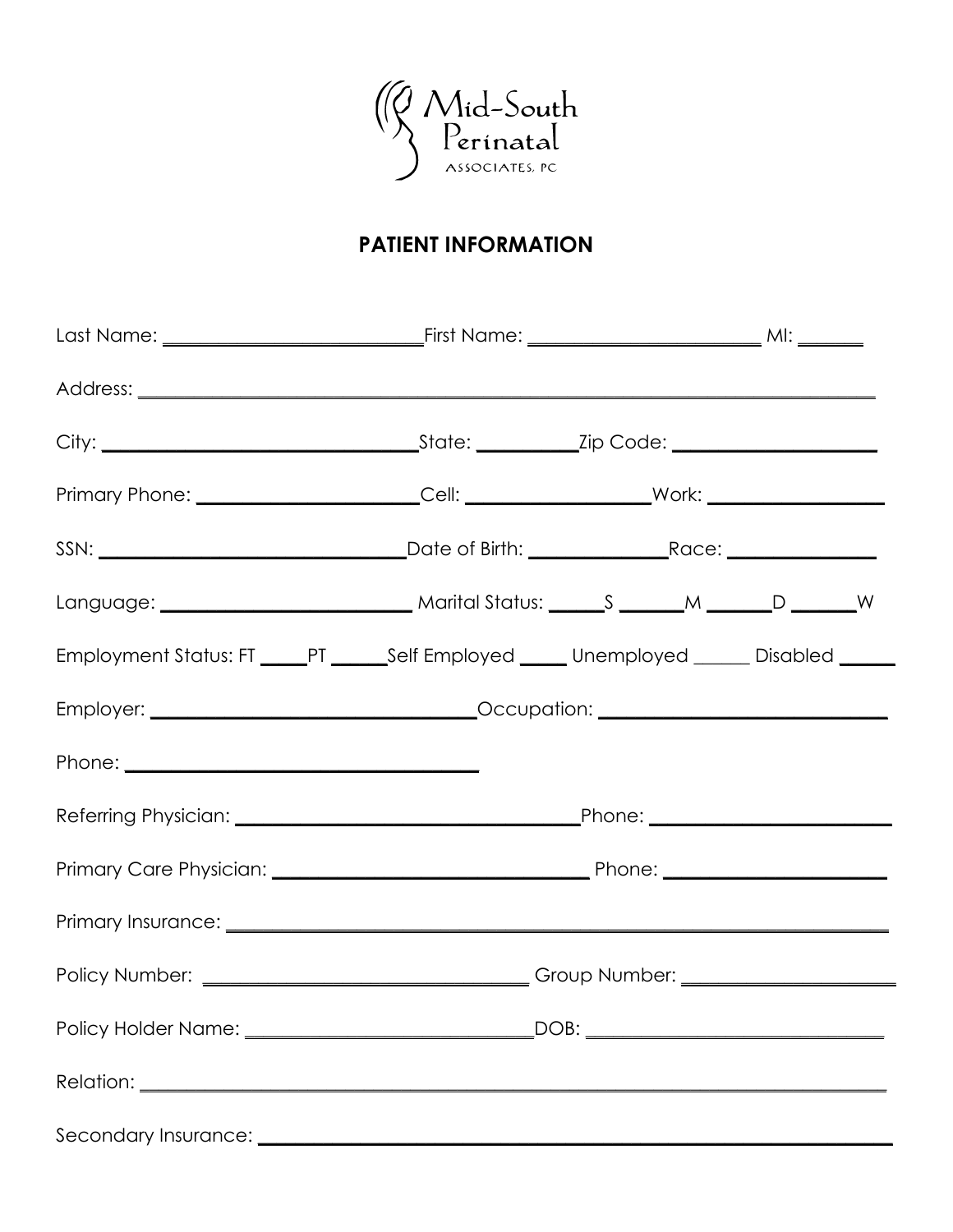

| Policy Holder Name: __________________________________DOB: _____________________ |  |
|----------------------------------------------------------------------------------|--|
|                                                                                  |  |
|                                                                                  |  |
|                                                                                  |  |
|                                                                                  |  |

#### **CONSENT TO COMMUNICATE MEDIAL INFORMATION**

Communicate with friends, family members and/or significant others.

Some patients would like us to discuss their medical care with a spouse, friend and/or family member. To assure privacy, we require permission. Please list below any other persons other than your referring provider.

| Name:                                                                               | Relation:               | Phone:    |
|-------------------------------------------------------------------------------------|-------------------------|-----------|
|                                                                                     |                         |           |
| Name:<br>the control of the control of the control of the control of the control of | _Relation: <sub>-</sub> | _Phone: _ |
|                                                                                     |                         |           |
| Name:                                                                               | Relation:               | Phone:    |
|                                                                                     |                         |           |

#### **Voicemail Communication**

Many times, during your care, our providers will want to provide information to you about your laboratory results, other medical information, and appointment reminders. Sometimes it is difficult to connect with patients by phone which delays our ability to relay important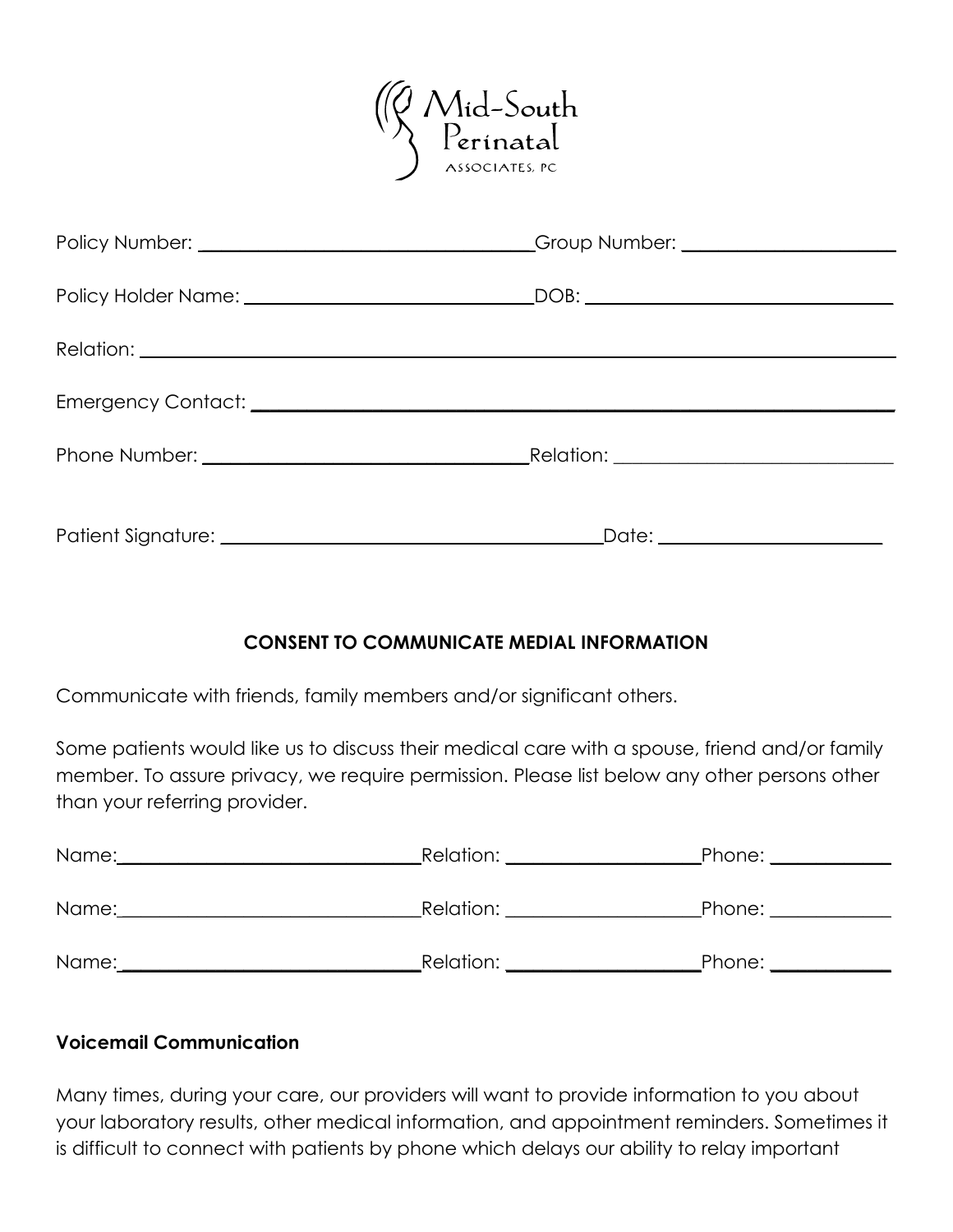

information. We cannot use this method of communication unless we have patient's permission.

| $\Box$ Yes, you may leave a voicemail | $\Box$ No, you may not leave a voicemail |
|---------------------------------------|------------------------------------------|
|                                       |                                          |
| Primary Phone:                        | Cell Phone:                              |
|                                       |                                          |

#### **Email Communication**

Unencrypted email is not a secure form of communication. There is risk involved such as emails may be misdirected, disclosed to, or intercepted by an unauthorized third party. However, you may consent to receive emails regarding your treatment and appointment reminders.

☐ Yes, I consent to email communication ☐ No, I do not consent to email communication

Email Address: \_\_\_\_\_\_\_\_\_\_\_\_\_\_\_\_\_\_\_\_\_\_\_\_\_\_\_\_\_\_\_\_\_\_\_\_\_\_\_\_\_\_\_\_\_\_\_\_\_\_\_\_\_\_\_\_\_\_\_\_\_\_\_\_\_\_\_\_\_\_\_\_\_\_\_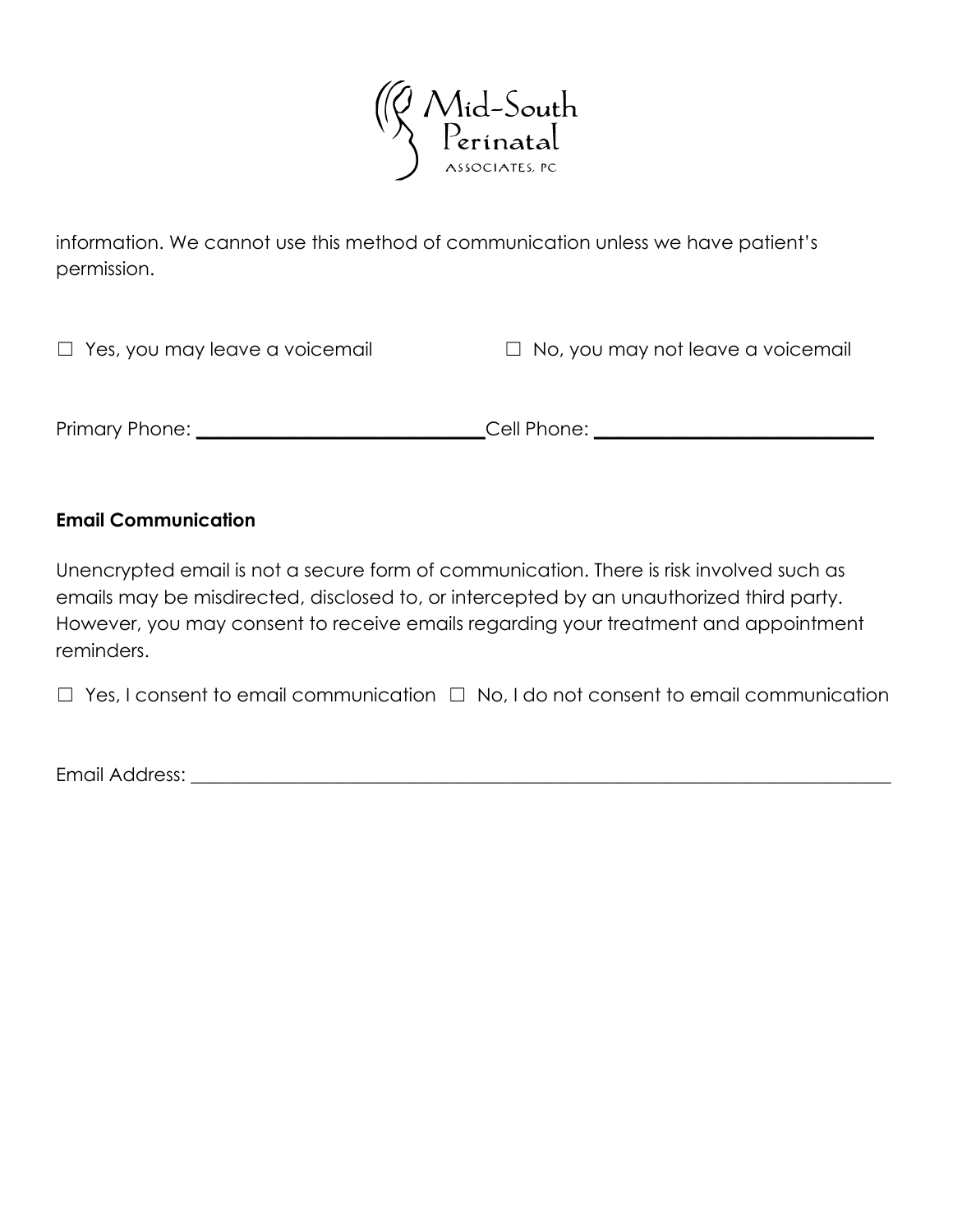

#### **FAMILY MEDICAL HISTORY**

Please check any of the following that applies to your family and/or the father of the baby's family. Please consider parents, brothers, sisters, aunts, uncles, cousins, and grandparents.

| ____ Anencephaly (Open Skull)                         | ____ Kidney Disease (i.e. Polycystic Kidney)      |  |
|-------------------------------------------------------|---------------------------------------------------|--|
| Anemia                                                | Limb Defects (arms, legs)                         |  |
| <b>Blindness</b>                                      | Mental Illness                                    |  |
| Cancer                                                | <b>Mental Retardation</b>                         |  |
| Chromosome Abnormalities                              | ______ Muscular/Myotic Dystrophy                  |  |
| Cleft Lip/Palate                                      | Neurofibromatosis                                 |  |
| Cystic Fibrosis                                       | ____ Neurologic or Degenerative Disorder          |  |
| Deafness                                              | <b>Number</b> Phenylketonuria (PKU)               |  |
| Down Syndrome                                         | Sickle Cell Anemia                                |  |
| Epilepsy or Seizures                                  | Skeletal Problems (easily broken bones, dwarfism) |  |
| Heart Defect                                          | _____ Skin Disease (dark or light patches)        |  |
| ____ Hemophilia                                       | ______ Spina Bifida (open spine)                  |  |
| Huntington's Chores                                   | Thalassemia (Alpha or Beta)                       |  |
| Hydrocephalus (water on the brain)                    | ______ Urinary Tract Disease                      |  |
| Birth Defects or Inherited Disorders NOT listed above |                                                   |  |
| NONE OF THE ABOVE                                     |                                                   |  |

Patient's Signature: \_\_\_\_\_\_\_\_\_\_\_\_\_\_\_\_\_\_\_\_\_\_\_\_\_\_\_\_\_\_\_\_\_\_\_\_\_\_\_\_\_\_\_\_Date: \_\_\_\_\_\_\_\_\_\_\_\_\_\_\_\_\_\_\_\_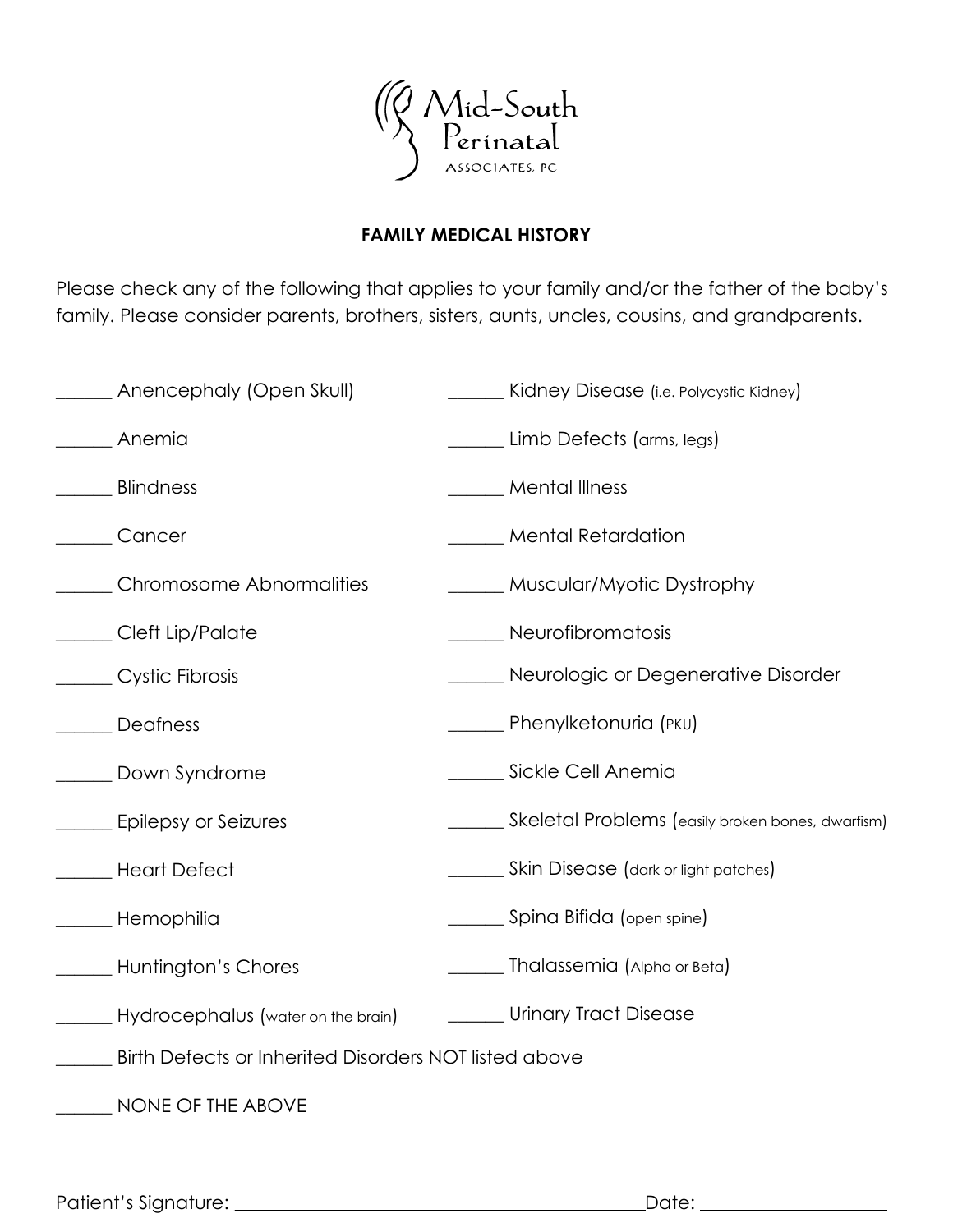

#### **HIPPA NOTICE OF PRIVACY PRACTICE**

- As required or permitted by law as described above
- As part of a limited data set with direct identifiers removed

Any request for this list must be made in writing to the Privacy Officer, Dr. Hoeldtke, at the address listed below. Your request must state the time for which you want the list. The time may not be longer than six years and may not begin before April 14, 2003. The first list you request within a 12-month period will be free. We will charge you a fee for additional requests in the same period.

**Right to Ask for Limits on the Use and Sharing of Your Medical Information:** You have the right to ask that we limit our use or sharing of information about you for treatment, payment, or health care operations. You also have the right to ask us to limit the medical information we disclose about you to someone who is involved in your care or the payment for your care like a family member or friend. For example, you could ask that we not share information about a procedure you had. We reserve the right to accept or reject your request. Generally, we will not accept restrictions for treatment, payment, or health care operations. We will notify you if we do not agree to your request. If we do agree, our agreement must be in writing, and we will comply with the restriction unless the information is needed to provide emergency treatment for you. We are allowed to end the restriction if we tell you. If we end the restriction, it will only affect medical information that was created or received after we notify you.

You must submit your request to restrict the use and sharing of your medical information in writing to the Privacy Officer at the address listed at the end of the Notice. In your request, you must tell us (1) what information you want to limit (2) whether you want to limit our use, disclosure, or both and (3) to whom you want the limits to apply.

**Right to Ask for Confidential Communications:** You have the right to ask us to communicate with you in a certain way or at a certain location. For example, you can ask that we contact you only at work or at a post office box. You must make your request in writing to the Privacy Officer at the address given at the end of the Notice. You do not need to tell us the reason for your request. Your request must specify how or where you wish to be contacted. You will also be required to tell us what address to send bills to for payment. We will accept all reasonable requests. However, if we are unable to contact you using the requested way or locations, we may contact you using any information we have.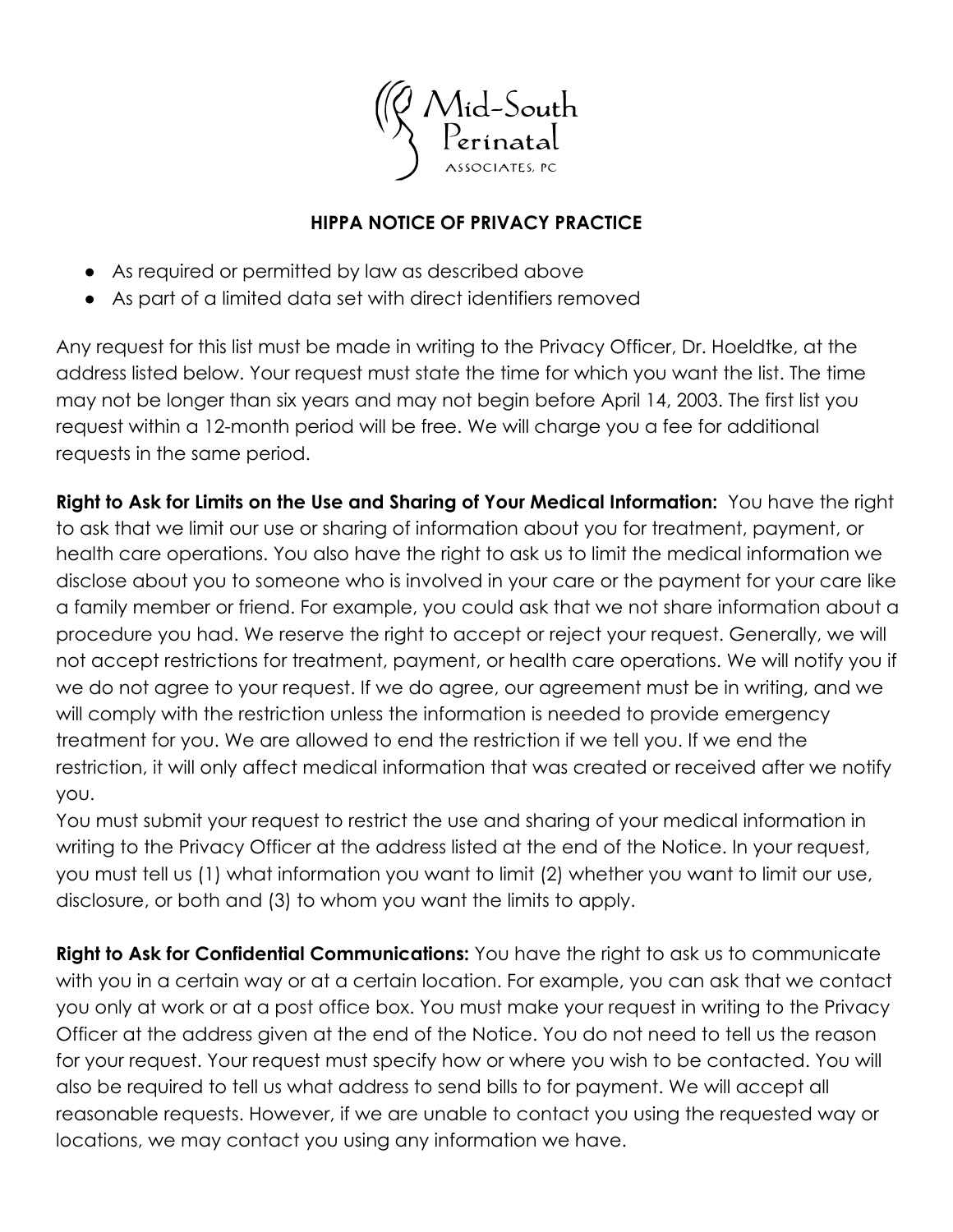

**Right to Get a Paper Copy of This Notice:** You have the right to get a paper copy of this Notice, even if you have agreed to receive this Notice electronically. You may get a copy at any of our facilities, by contacting the Privacy Officer at the number below.

#### **CHANGES TO THIS NOTICE**

We have the right to change this Notice at any time. Any changes could apply to medical information we already have about you as well as any information we receive in the future. The effective date of this Notice is on the first page.

## **HOW TO ASK A QUESTION OR REPORT A COMPLAINT**

If you have questions about this notice or want to talk about a problem without filing a formal complaint, please contact the Privacy Officer at 731-541-6939. The Privacy Officer is Dr. Nathan Hoeldtke. If you believe your privacy rights have been violated, you may file a written complaint with us. Please send it to the MID-SOUTH PERINATAL ASSOCIATES Privacy Officer at the address listed below. You may also file a complaint to the Secretary of the Department of Health and Human Services.

You will not be treated differently for filing a complaint.

## **HOW TO CONTACT US**

Privacy Officer:

Dr, Nathan Hoeldtke Mid-South Perinatal Associates, PC 620 Skyline Dr. Jackson, TN 38301-3923

Phone: 731-541-6939 Fax: 731-541-4570

> NATHAN J. HOELDTKE, MD, FACOG BOARD CERTIFIED IN MATERNAL-FETAL MEDICINE Jackson-Madison County General Hospital • 620 Skyline Drive • Jackson, TN 38301 Phone: 731-541-6939 • FAX: 731-541-4570 • www.midsouthperinatal.com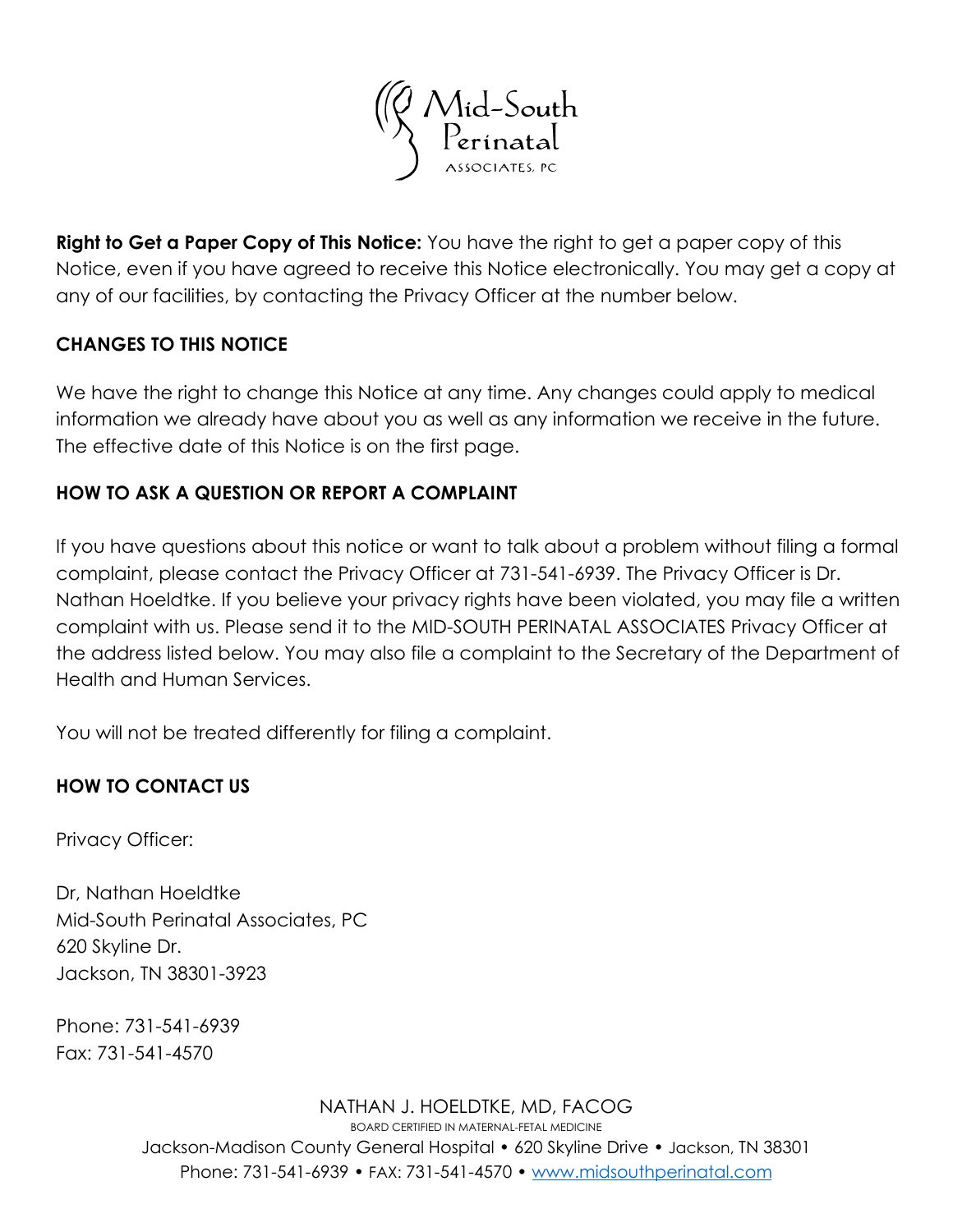

## **HIPPA NOTICE OF PRIVACY PRACTICE**

- To notify people of recalls of products they may be using
- To notify a person who may have been exposed to a disease or may spread disease
- To notify the appropriate authority if we believe a patient has been the victim of abuse, neglect, or domestic violence

**Lawsuits and Disputes:** We may share your medical information as directed by a court order, subpoena, discovery request, warrant, summons of other lawful instructions from a court or public body when needed for a legal or administrative proceeding.

**Law Enforcement:** We may release your medical information to a law enforcement official, as authorized or required by law:

- In response to a court order, subpoenas, warrant, summons, or similar process
- To identify or locate a suspect, fugitive, material witness, or missing person
- If you are suspected to be a victim of a crime, generally without your permission
- About a death we believe may be the result of a crime
- About criminal conduct at the clinic
- In an emergency, to report a crime; the location of the crime or victim; or the identity, description or location of the person who committed the crime.

## **We May Share Your Information With:**

- Coroners, medical examiners, and funeral directors so they can carry out their duties
- Federal officials for national security and intelligence activities
- Federal officials who provide protective services for the President and others such as foreign heads of states, or to conduct special investigations
- A correctional institution if you are an inmate
- A law enforcement official if you are under the custody of the police or other law enforcement officials

# **OTHER USES OF YOUR MEDICAL INFORMATION**

We will not use or share your medical information for reasons other than those described about without your written consent. For example, you may want us to give medical information to your employer or to your child's school. We will share your medical information for purposes like this only if you give your written approval. You may revoke the approval in writing at any time, but we cannot take back any medical information that has already been shared with your approval.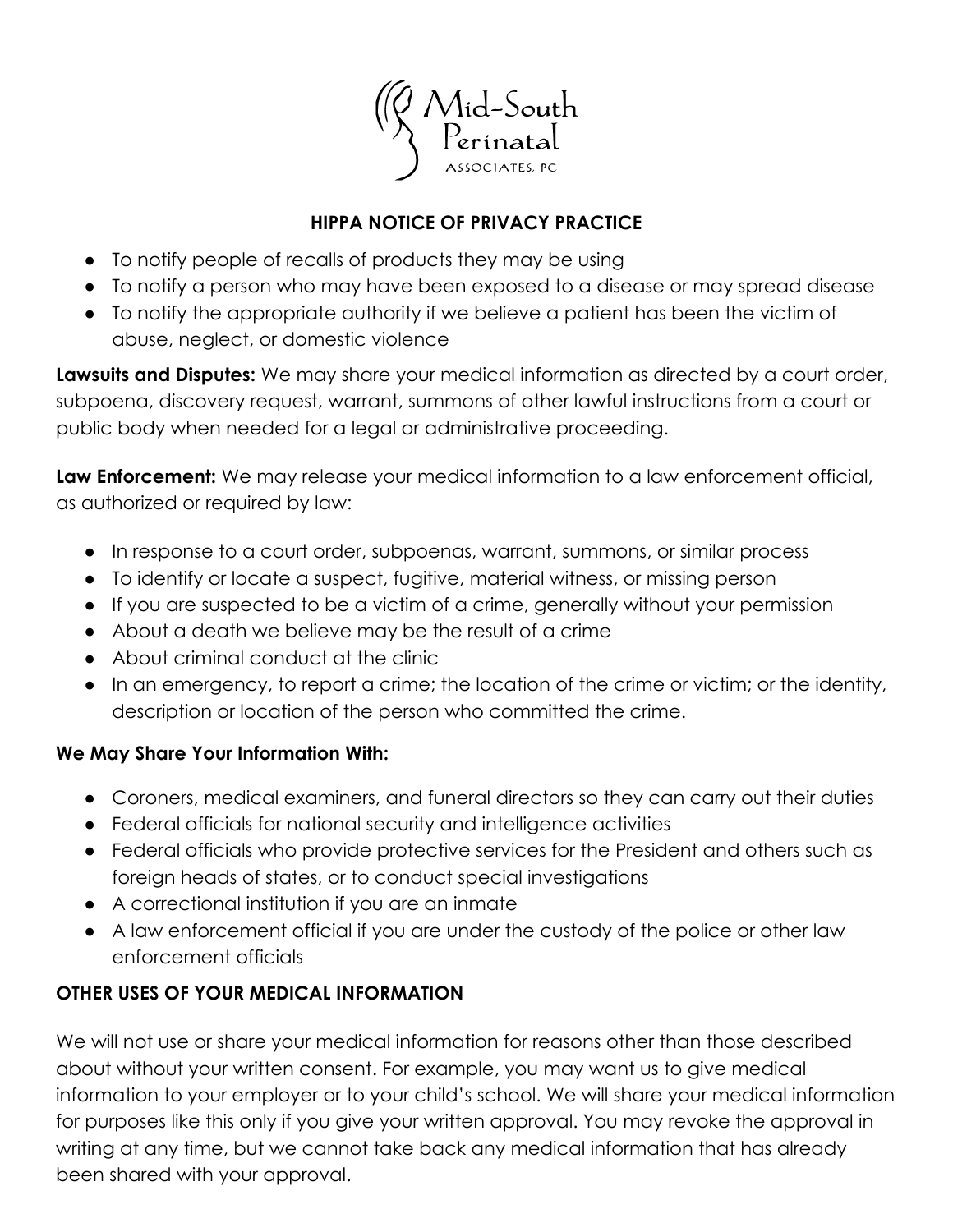

#### **YOUR RIGHTS REGARDING YOUR MEDICAL INFORMATION**

The records we create and maintain using your medical information belong to MID-SOUTH PERINATAL ASSOCIATES, but you have the following rights:

**Right to Review and Get a Copy of Your Medical Information:** You have the right to look at and get a copy of your medical information, including billing records. You must first make your request in writing to the address provided at the end of this Notice. We may charge a fee to cover copying, mailing and other costs and supplies used to respond to your request. We may deny your request for certain information in very limited cases. If we deny your request, we will give you the reason for the denial in writing. In some cases, you may request that the denial be reviewed by a licensed health care professional chosen by MID-SOUTH PERINATAL ASSOCIATES.

**Right to Ask for a Change of Your Medical Information:** If you think our information about you is not correct or not complete, you may ask us to correct the record by writing to the address listed at the end of this Notice. Your written request must give the reason you ask for a correction. If we accept your request, we will tell you we agree and add the correction. We cannot take anything out of the record. We can add new information to complete or correct the existing information. With your help, we will notify others who have the incorrect or incomplete medical information. If we deny your request, we will tell you in writing the reasons. If we deny your request, you have the right to submit a written statement that tells what you believe is incorrect or is missing. We will add your written statement to your records and include it whenever we share the part of your medical record that your written statement relates to.

**Right to Ask for an Accounting of Disclosures:** You have the right to request a list of when your medical information was shared without your written consent. This list will not include uses or disclosures:

- To carry out treatment, payment, or health care operations
- To you or your personal representative
- To your family members or friends who are involved in your care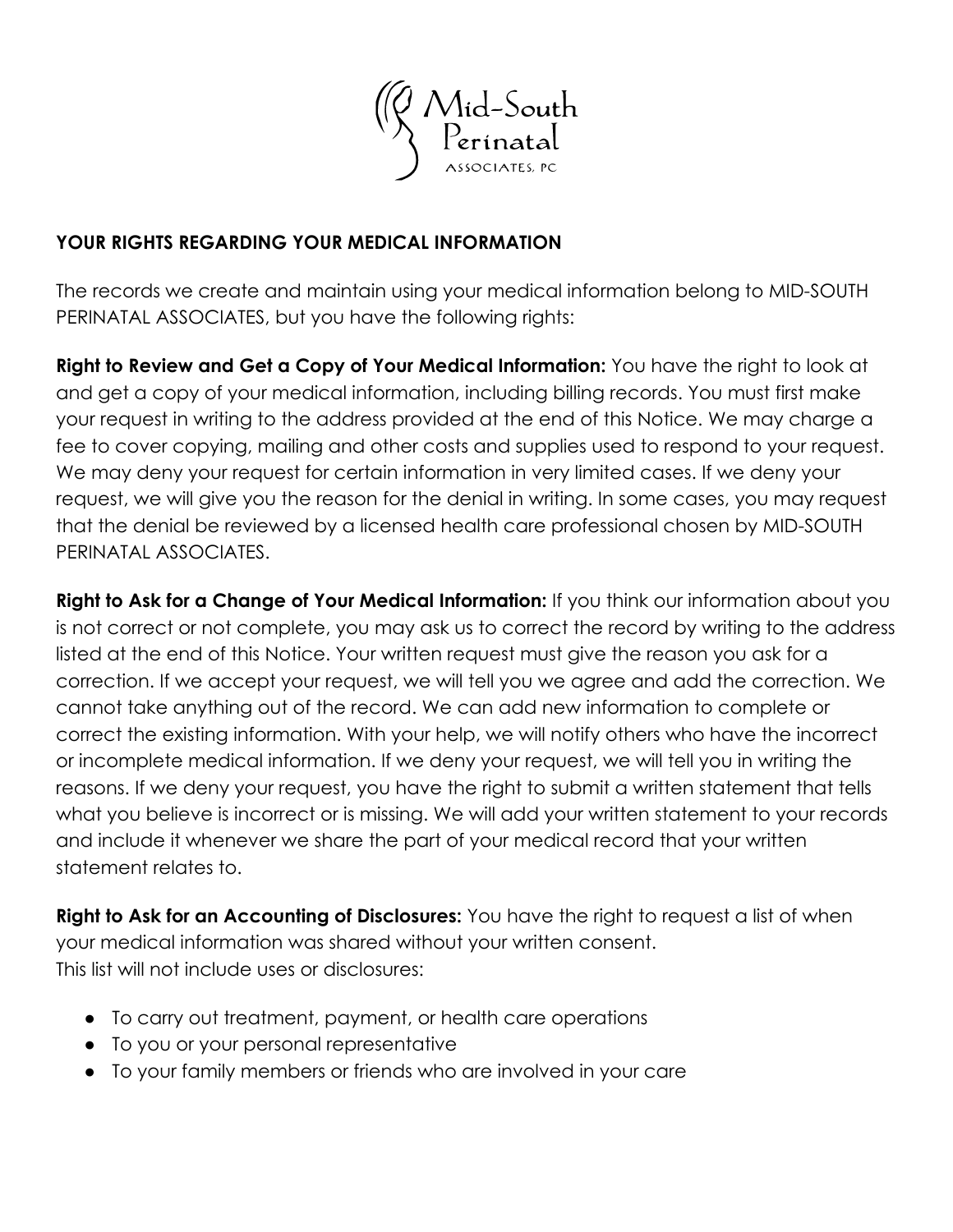

NATHAN J. HOELDTKE, MD, FACOG BOARD CERTIFIED IN MATERNAL-FETAL MEDICINE Jackson-Madison County General Hospital • 620 Skyline Drive • Jackson, TN 38301 Phone: 731-541-6939 • FAX: 731-541-4570 • [www.midsouthperinatal.com](http://www.midsouthperinatal.com)

## **HIPPA NOTICE OF PRIVACY PRACTICE**

We may share your medical information with your health plan so your health plan will pay for care your received at MID-SOUTH PERINATAL ASSOCIATES, or obtain prior approval for a procedure, or to allow your health plan to review your records to make sure they have paid the correct amount to MID-SOUITH PERINATAL ASSOCIATES. We may also share your information with a collection agency when needed to collect an overdue payment.

**Health Care Operations:** We may use and share information about you for business tasks necessary to operate MID-SOUTH PERINATAL ASSOCIATES. Whenever practical we may remove information that identifies you. For example, we may use or share your medical information:

- To comply with laws and regulations
- For health care and education
- To perform credentialing, licensure, certifications, and accreditation functions
- To improve our care and service
- For our budgeting and planning
- For legal services and compliance programs
- To conduct audits
- To maintain computer systems
- To evaluate the performance of our staff in caring for you
- To make decisions about additional services MID-SOUTH PERINATAL ASSOCIATES should offer
- To do patient satisfaction surveys
- To bill and collect payment

When information is shared with outside parties (called "business associates") who perform these tasks on behalf of MID-SOUTH PERINATAL ASSOCIATES, the business associates are also required to protect and restrict use of your medical information.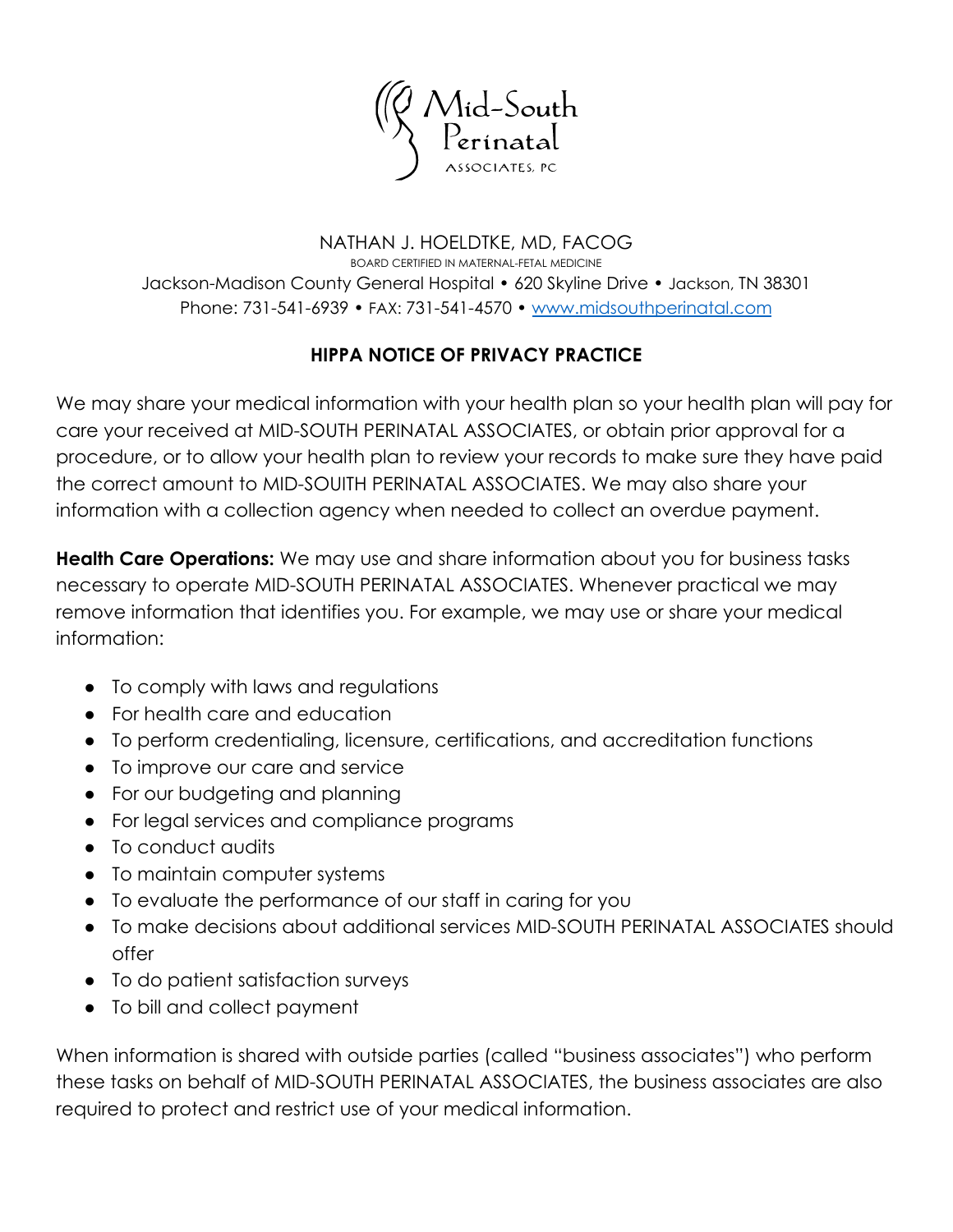

**Contacting You About Appointments, Insurance and Other Matters:** We may contact you by mail, phone or email about appointments, registration questions, insurance updates, billing or payment matters, test results, to follow up about care received, or ask about the quality of the services we have provided to you. We may leave voice mail messages at the telephone number you provided us.

**Treatment Alternatives or Health News and Services:** We may use or share your information to inform you about treatment options or health related products or services that may interest you.

**Family Members and Friends Involved in Your Care or Payment for Your Care:** We may share information about you with family members and friends who are involved in your care or payment for your care. Whenever possible, we will allow you to tell us who you would like to be involved in your care. However, in emergencies or other situations in which you are unable to tell us who to share information with, we will use our best judgement and share only information that others need to know. We may also share information about you with a public or private agency during a disaster so the agency can help contact your family or friends about your location and tell them how you are doing.

**To Stop a Serious Threat to Health or Safety:** When necessary to prevent a serious and urgent threat to the health and safety of you or someone else, we may share your medical information.

**Military and Veterans:** If you are a member of the armed forces, we may share your medical information with the military as authorized or required by law. We may also release information about foreign military personnel to the proper foreign military authority.

**Workers' Compensation:** We may share medical information about you with those who need it to provide benefits for work-related injuries or illness.

**Health Oversight Activities and Public Health Reporting:** We may share information with health oversight agencies for activities like audits, investigations, inspections, and review of requirements to obtain a license. We may also share your medical information to file reports with state public health authorities. Some examples of the reasons for these reports are: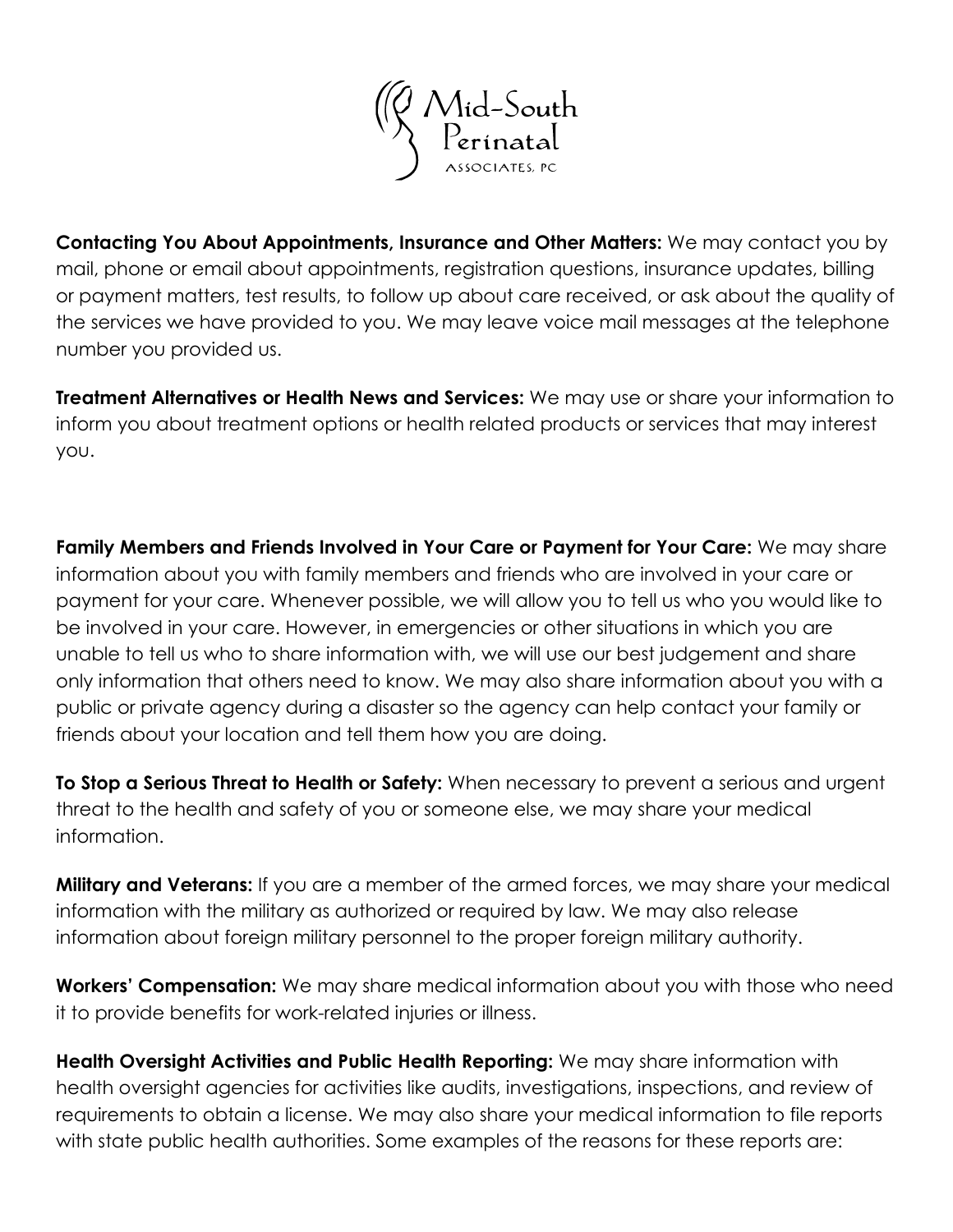

- To prevent or control disease and injuries
- To report events such as births and deaths
- To report reactions to medications or problems with products

#### NATHAN J. HOELDTKE, MD, FACOG BOARD CERTIFIED IN MATERNAL-FETAL MEDICINE Jackson-Madison County General Hospital • 620 Skyline Drive • Jackson, TN 38301 Phone: 731-541-6939 • FAX: 731-541-4570 • [www.midsouthperinatal.com](http://www.midsouthperinatal.com)

## **HIPPA NOTICE OF PRIVACY PRACTICE**

Notice of Privacy Practices Effective June 24, 2013

## **THIS NOTICE DESCRIBES HOW MEDICAL INFORMATION ABOUT YOU MAY BE USED AND DISCLOSED AND HOW YOU CAN GET ACCESS TO THIS INFORMATION. PLEASE READ CAREFULLY**

If you have any questions about this Notice of Privacy, please ask a member of the staff where you receive health care services. You may also contact our Privacy Officer (the Practice Manager) at 731-541-6939. Contact information is provided at the end of the Notice.

## **MID-SOUTH PERINATAL ASSOCIATES, PLC IS COMMITTED TO YOUR PRIVACY**

At Mid-South Perinatal Associates, we keep medical information about you to help us provided your care and to meet legal requirements. We also understand that your medical information is private. The law requires us to:

- Protect your medical information
- Give you this Notice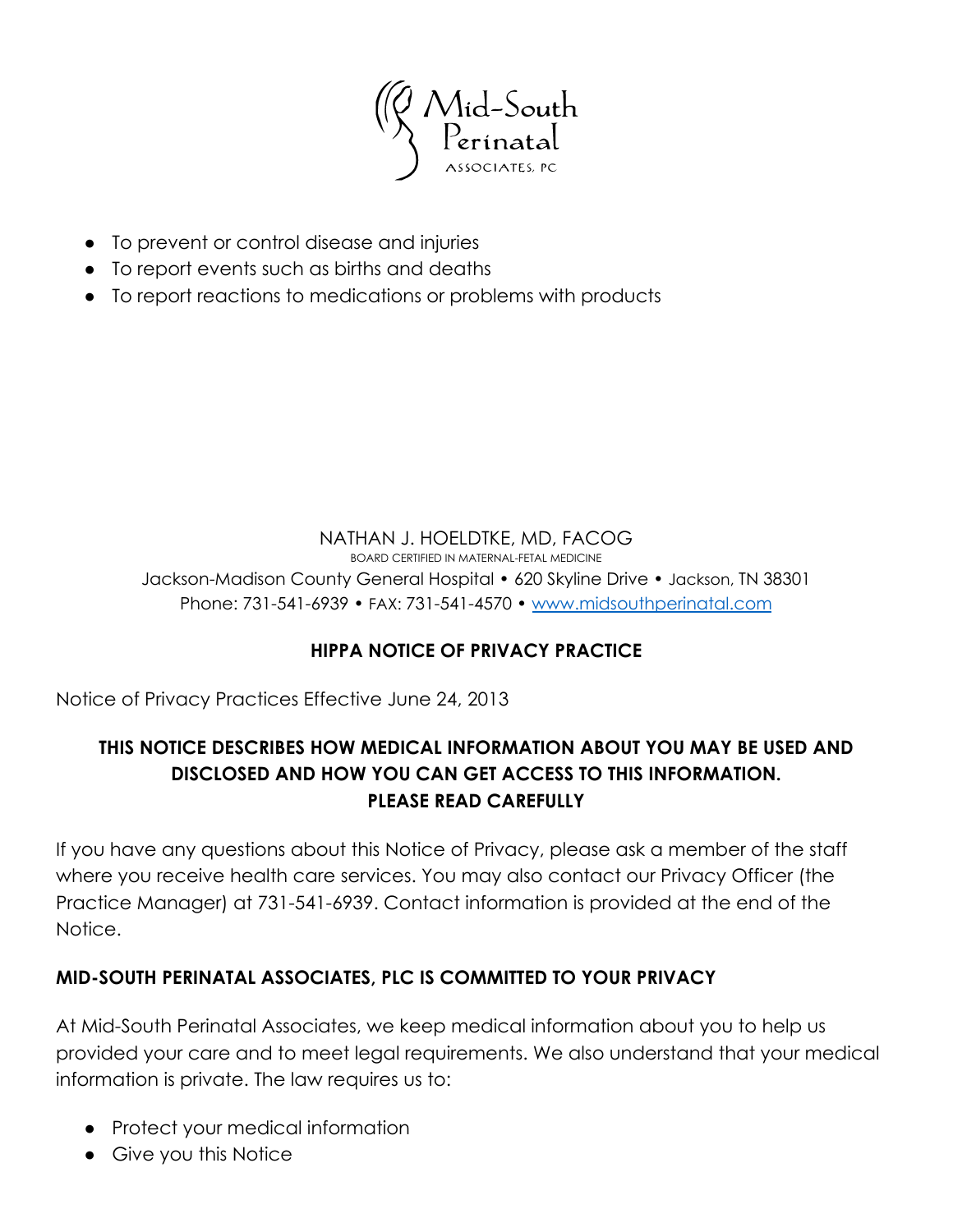

● Follow the terms of the Notice

#### **DEFINITION OF TERMS**

In this document we will use words that will have the following meaning:

- "Notice" is used to refer to the Notice of Privacy Practices
- "MID-SOUTH PERINATAL ASSOCIATES" means Med-South Perinatal Associates, together with its medical staff and affiliated organizations listed at the end of this Notice
- "We," "our" or "us" means one or more of MID-SOUTH PERINATAL ASSOCIATES' licensed providers and staff
- "You" means the patient who is the subject of the medical information
- "Medical information" includes all paper and electronic records of your care that identify you and relate to your past, present or future physical or mental health or condition including information about payment and billing for your health care services
- "We" means sharing or using your medical information with MID-SOUTH PERINATAL ASSOCIATES
- "Share" or "disclose" means to release, give access to, or provide your medical information to someone outside MID-SOUTH PERINATAL ASSOCIATES

# **HOW WE MAY USE AND SHARE INFORMATION ABOUT YOU**

MID-SOUTH PERINATAL ASSOCIATES and its medical staff, employed healthcare professionals including physicians, nurses, care partners, other employees, trainees and students, volunteers and business associates follow the terms of the Notice. MID-SOUTH PERINATAL ASSOCIATES uses electronic record systems to coordinate your care more efficiently and safely across many individuals and locations. Physical and technical safeguards are used to protect the information in these systems and MID-SOUTH PERINATAL ASSOCIATES also uses policies and training to restrict use of your information to only those who need it to do their job.

Doctors and other people who are not employed by MID-SOUTH PERINATAL ASSOCIATES may share information about you with MID-SOUTH PERINATAL ASSOCIATES employees to provide your health care. The non-MID-SOUTH PERINATAL ASSOCIATES caregivers may also